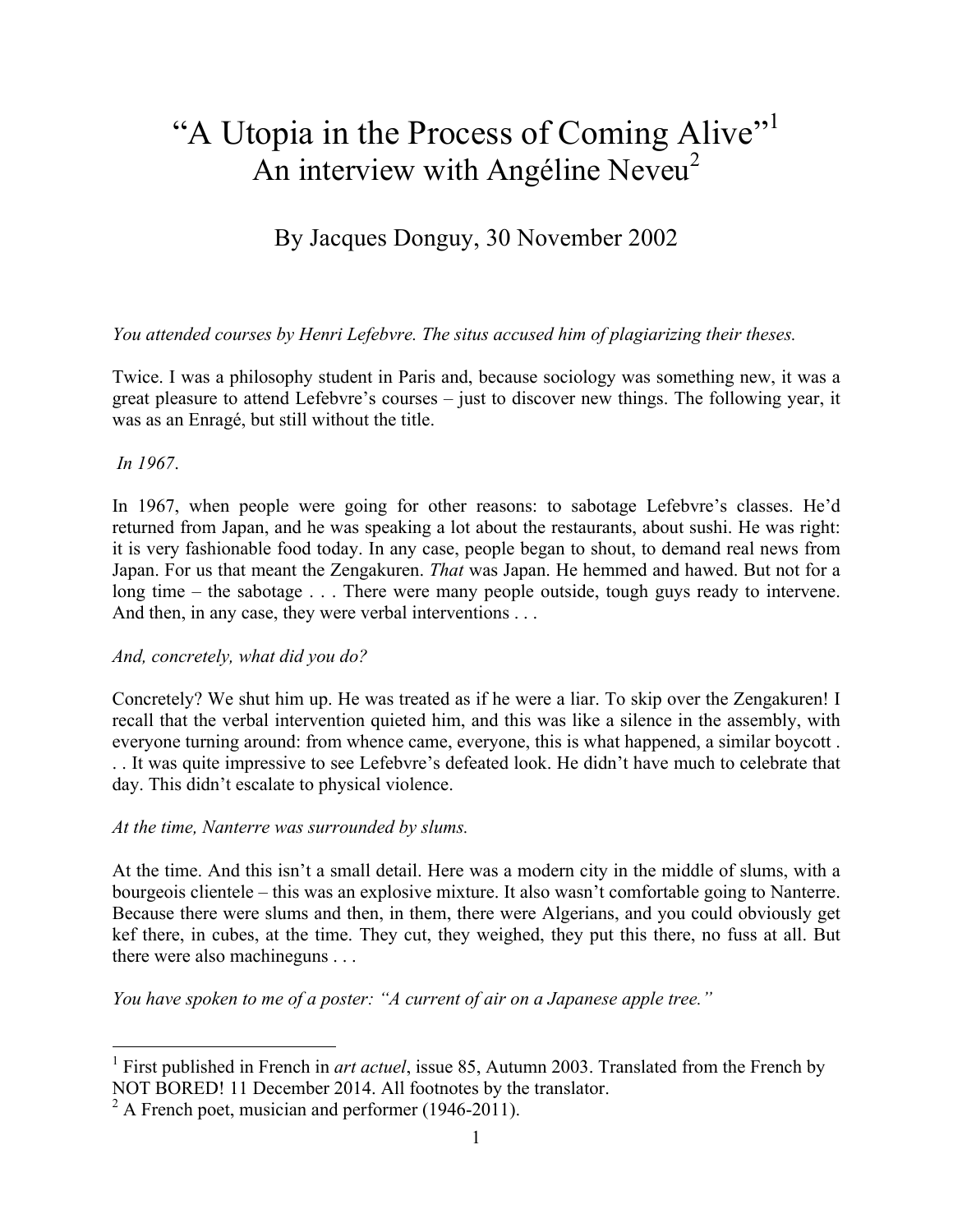The title is a détournement of a painting by Duchamp. It is also the title of a tract by the Enragés of Nanterre – I even think that it was a tract by the 22 March group, if my memory is correct.

*And this poster had a détourned comic strip: "As elsewhere, there're no coincidences. Probability makes them into bonds" and "When we take our desires for reality."*

Desires for reality?! That's terrific, because it was a fantastic utopia, a utopia that we in fact glimpsed in 1968. We will never again see a moment such as that in the streets, with everyone talking, with no more social barriers, little old men coming to give us oranges when we were on the barricades, song lyrics by Alice Becker-Ho on the walls saying "Live your passions"; all the détournements – it was completely beautiful. Utopia was possible then – we saw it, we lived it. When a bus driver speaks to you about imagination, and not *beefsteak*<sup>3</sup> – something has happened in the country.

#### *In fact you weren't enrolled at Nanterre.*

No, no. I was one of the people from outside. What went on there was internal, except for the moment when everyone was there permanently.

#### *Including Pierre Carrère, one of the Enragés. Who was he?*

He became a photographer. He was a guy with whom I studied philosophy in Paris. Patrick  $N'$ égroni<sup>4</sup> – same thing. We were in the same philosophy class at a school in Paris. On the rue Auguste Comte, across the street from the Frédéric Mitterand cinema. That meant that we crossed the street, changed sidewalks, stopped going to classes and saw four or five films every day, including *Charge of the Light Brigade*, in fact, all of the films that were included as extracts in the film *La société du spectacle*. There was something else to do than go to philosophy classes. Then we went to Nanterre all the time. Plus there were our experiments with *dope*<sup>5</sup> at the end of the week, which weren't negotiable. We were very preoccupied, but not with philosophy.

*Headquarters* [*in Nanterre*]*: the Zimmer. What did you do there? Have meetings? Discussions?*

Yes, discussions. And we also went out a lot. The wandering around [*Les dérives*]: they had to start somewhere.

# *Before Debord? You engaged in* dérives *before* [*you met*] *Debord?*

With the Enragés, it is the same as Debord. As soon as you say "Enragés," it is over: it's Debord. When there was Sébastiani, when there was Riesel, there were *dérives*. On a *dérive*, you always know where you will begin, but never where you will end up. We had adventures of the sort that we wouldn't sleep for five days and nights – to see how far we could go.

 $3$  English in original.

<sup>&</sup>lt;sup>4</sup> Angéline Neveu's boyfriend at the time.

<sup>&</sup>lt;sup>5</sup> English in original.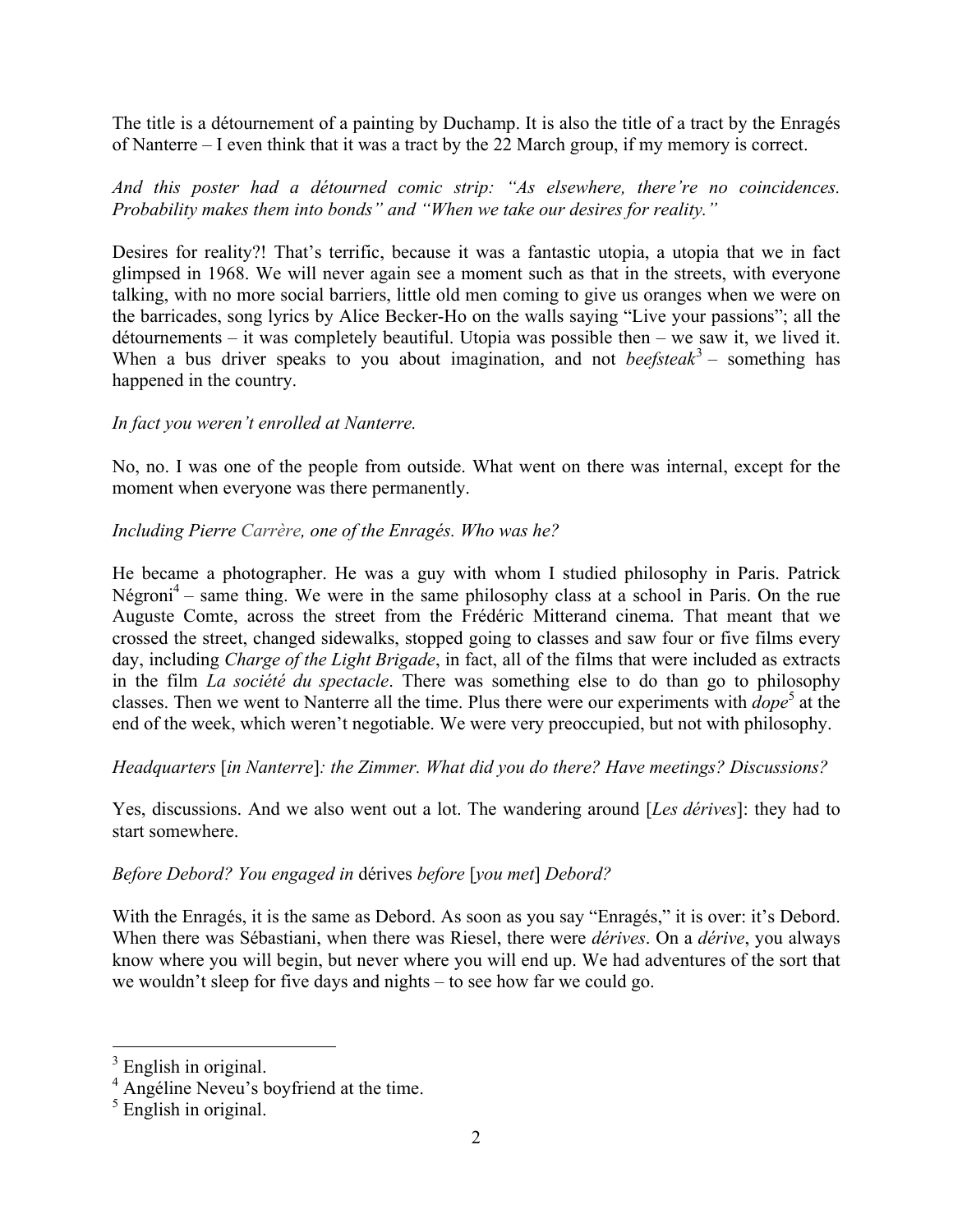*"On 22 March" – I'm quoting from Christophe Bourseiller's book – "an extreme Left militant, Xavier, was arrested. Occupation of the university's administration building by the anarchists, and the Enragés seize control of the faculty's boardroom and wreck the furniture. Searching through the drawers, they found alcohol."*

There was no alcohol! We left to go get some. We remained five minutes. When we saw the Cohn-Bendit crew arrive – it was not the 22d, but the evening of the 21 – and they were bored all night, precisely because there was no alcohol, there was nothing. And then there was an anarchist speech by Cohn-Bendit who was absolutely fabulous: he declared that people were stealing glasses. You know – a faculty boardroom is quite dull. There was a sideboard, a big table and chairs and that was all. There were three glasses, and so we got a speech on theft! As an anarchist, as an anarchist leader at that moment, because the roles could be modified at that moment, and he knew very well that the first anarchist law is "It is forbidden to forbid." Then he forbad us from stealing the three glasses and made us put them on the table. When we saw that, he left.

# *How many were you?*

Eleven.

# *There were eleven of you.*

After that, we took the train, came to the Saint-Lazare train station, and wrote that damned tract, "Courant d'air sur le pommier du Japon."6 That was the evening of 21 March. Cohn-Bendit and the others, who had always been in contact with Nanterre, called up their buddies, who arrived on the 22d and called themselves the 22 March Movement, as it was the 22d.

#### *The occupation of Cavaillès hall, the occupation of the Sorbonne – were you there?*

Yes, I remember it very well; I was flabbergasted. Because you had to take *breaks*.<sup>7</sup> It was that intense. Night and day. We didn't go to sleep, we fell asleep. And I remember it very well. I'd taken a *break*, 8 I'd left everyone behind, I'd retired to the Sorbonne's courtyard, and this was a very special moment to be in the shadow of that chapel, because I saw this extraordinary graffiti,

 <sup>6</sup> Printed on the back of a reproduction of Duchamp's painting *Courant d'air sur le pommier du Japon* (1914), the tract proclaimed: "Ladies and gentleman, Henri Lefebvre, of the most celebrated agents of Recuperation of the last 50 years (one knows how the situationists have already put him in his place – him and the whole *Arguments* gang – in their tract *Aux poubelles de l'Histoire*), has proposed to add the Zengakuren to his bag. The CNRS has its emissaries; Praxis has its heads of research. Lefebvre the meta-philosopher is less stupid than Morin the pata-philosopher. But the meta-Stalinist must have the elegance to shut up, when it is a question of class struggle. A word to the wise is enough." – Nanterre, 19 March 1968, the Enragés. This text was reproduced in René Viénet, *Enragés et situationnistes dans le mouvement des occupations* (Éditions Gallimard, October 1968).

 $7$  English in original.

<sup>8</sup> English in original.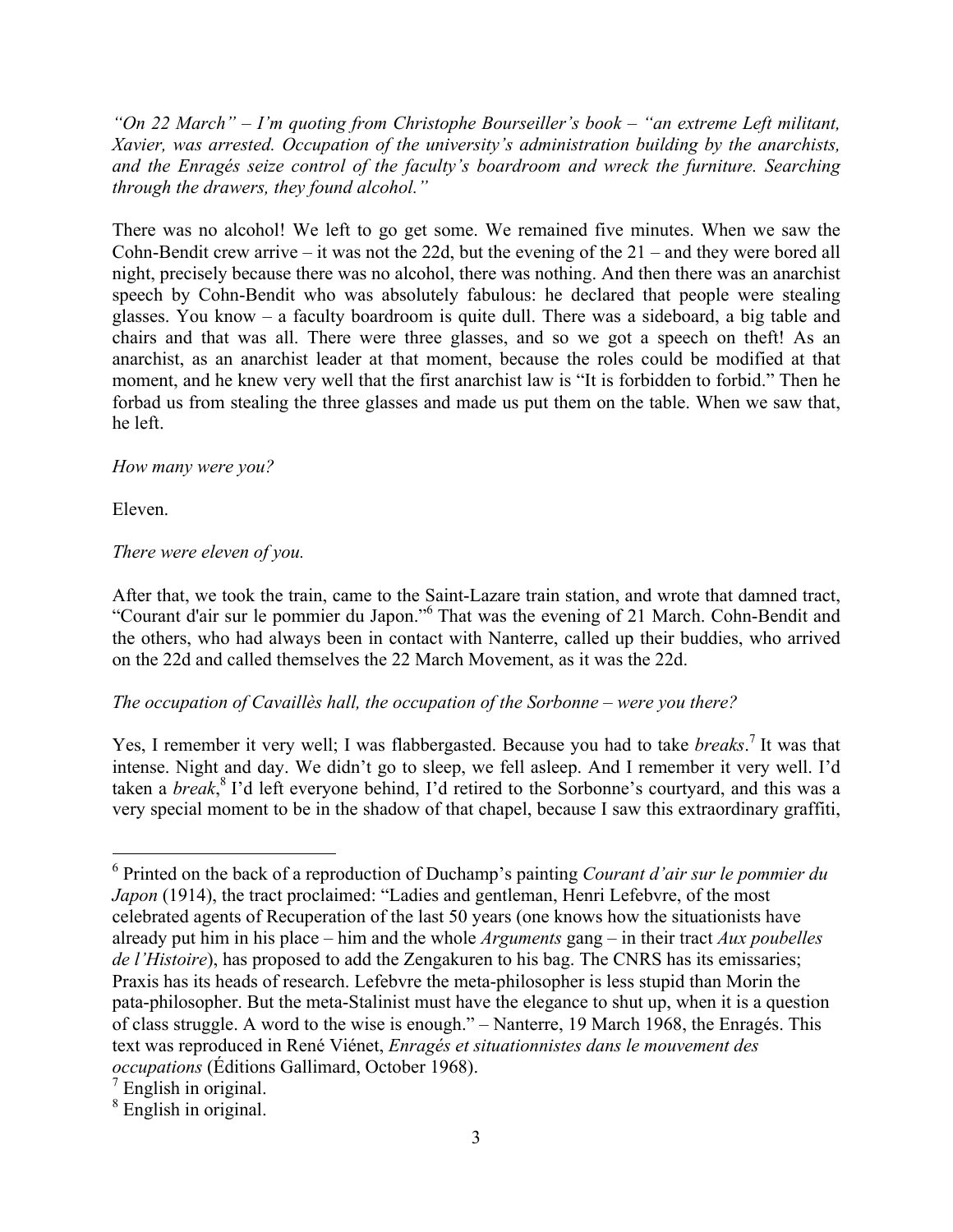tranquilly, all alone. "How can we think freely in the shadow of a chapel?" And then, when I was lost in my thoughts, some people brought out a grand piano and began to play it in the courtyard of the Sorbonne. It was completely beautiful. With the graffiti on the canvas by Philippe de Champaigne . . . Aesthetically, I find that many [similar] things took place. It was another point of view, especially a posteriori. There were very strong moments, moments that I will never forget. I have forgotten the tracts, but not that, because there were emotions in the aesthetic content.

#### *At Cavaillès Hall, did Debord intervene?*

I don't know, [but] I saw them in the hall. The well-known photo of Debord: Debord in the middle of everyone. That's when Sébastiani appeared. Because Sébastiani, who wasn't an Enragé or anything else, intervened in the general assembly and Khayati . . . There you go. I find that this summarizes the basis of their determination and respective positions. In other words, at a given moment, Cohn-Bendit, the Trotskyists, the Maoists and the Leftists said, "Down with the Police State!" Everyone agreed with that. Sébastiani rose and said, "Down with the State!" Now, that's obviously not the same program. Khayati was excited by this . . . Sébastiani was discovered and he became a situ. And so, reflecting on it, I think that this, finally, was truly the fundamental rift between Sébastiani and the others.

*On 16 May, the Enragés, who headed the Occupation Committee led a fierce war against the Extreme Left groups. Were there factional struggles between the Enragés and the Extreme Left?*

There were fights! It was dangerous, physical. But it didn't hurt badly. Because, at that moment everything was possible. In any case, we believed so. A utopia that was in the process of coming alive . . .

#### *A seizure of power?*

No, it was "Down with the State!" If it was "Down with the State!" there would no power at all. No one speaks of that.

*You've spoken to me of a* dérive *with Debord, a meeting at a bar at the Palais Royal. After May 1968.*

Yes, but that one – I remember a magnificent wine bar. Because Debord really loved . . .

*A wine bar at the Palais Royal?*

I should know. There was a wine bar – I insist – in the grand tradition and very very beautiful, because – obviously – [it was] the Palais Royal.

*How many of you were there in his bar? In one big group?*

You know – I've never taken note of such things. I have the impression that it was, although always the same people.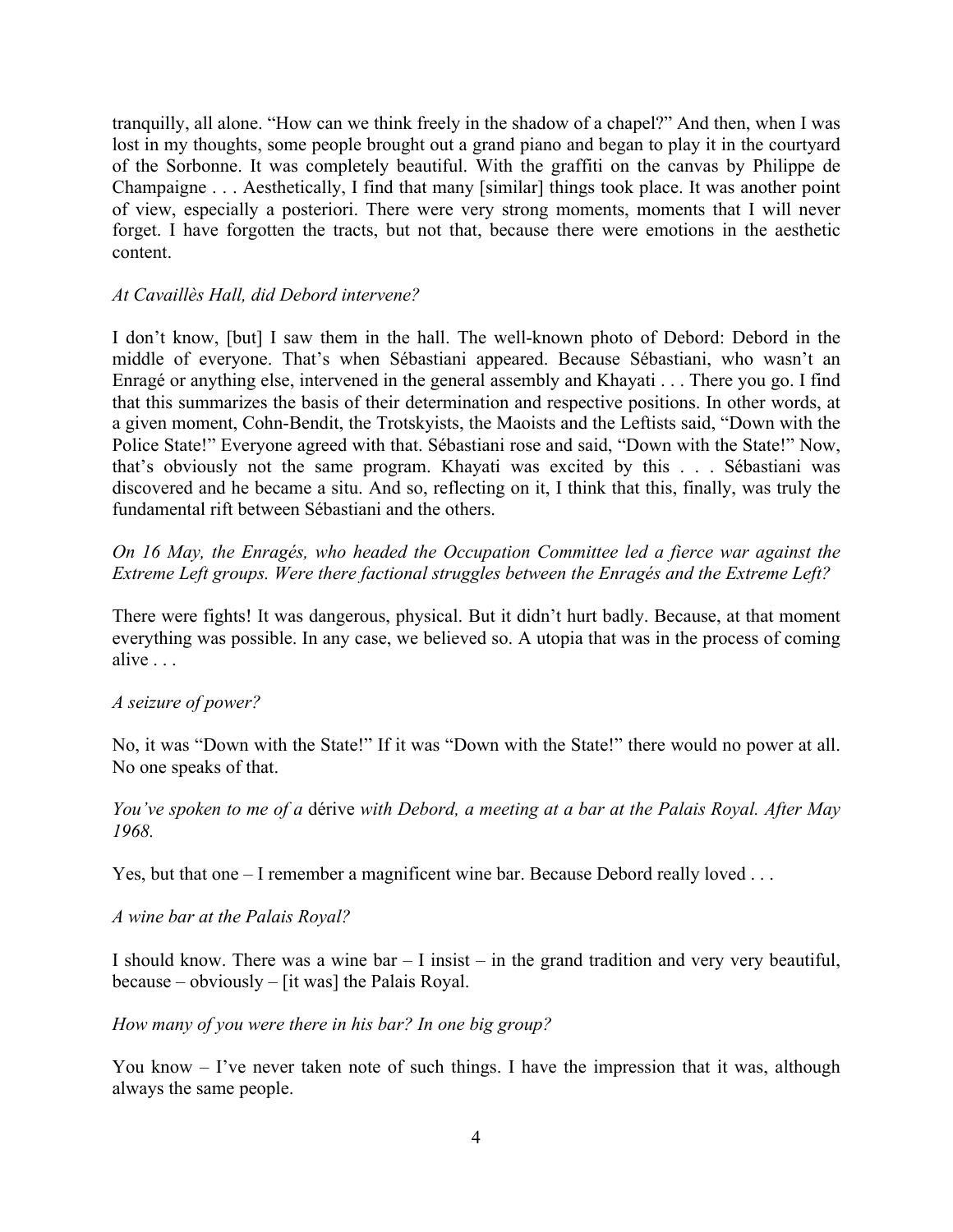*You started to drink and* 

Ah, yes, and then afterwards we continued. But where?

*This lasted how long – 48 hours? 24 hours? three days?*

There was no end. Because, in addition, very often, when you start a *dérive* – for example, you go to his place or her place when available, you sleep for an hour or two, and then you go out again. Furthermore, there are other people there who aren't sleeping at that moment, who are doing other things, but there's time to "rest" for an hour or two. Not much, though.

*So there was a circuit of bars you knew* . . .

And those we didn't know, too. At the time – and this is very, very important – les Halles in Paris still existed.

*And cafés that were open all night* . . .

All night. The closure of the cafés took place after 1968, certainly. And here you can imagine the night – you can eat for nothing, go from one bar to another, stroll around, but in our neighborhood, it wouldn't do [*dans donne ceci*]. It created trouble. It was the dissolution of the SI!

#### *So, you intervened in the discussion.*

That's it  $-$  I intervened and I wrote a text that I tore up. You see, there was the Milan business,  $\frac{9}{2}$ reported by I don't know who . . . There was a *mix-up*. 10

*A trial, in Paris*.

A Stalinist trial. I was accused of all the evils of the world. I got out of there, I was appalled, I cried like a baby in the subway. I didn't understand – I truly didn't understand what they were accusing me of. They thought they were different. This got out of control at the end. And, furthermore, this helped Debord put an end to the International. Because, above all, he was the only one who wrote everything [for *Internationale situationniste*]. It became the Bible of the intellectuals. No one thought without having read Debord [first]. In all of Paris, basically, a whole way of life had completely disappeared. We weren't the only ones who lived it. Except that it no longer existed. It was the end of an era.

*There was the episode of the ripped-up text in Milan with Paolo Salvadori. Who was also a situationist.*

<sup>&</sup>lt;sup>9</sup> July 1970. Cf. Miguel Amorós, "A Brief History of the Italian Section of the Situationist International": http://www.notbored.org/prologue.pdf.<br><sup>10</sup> English in original.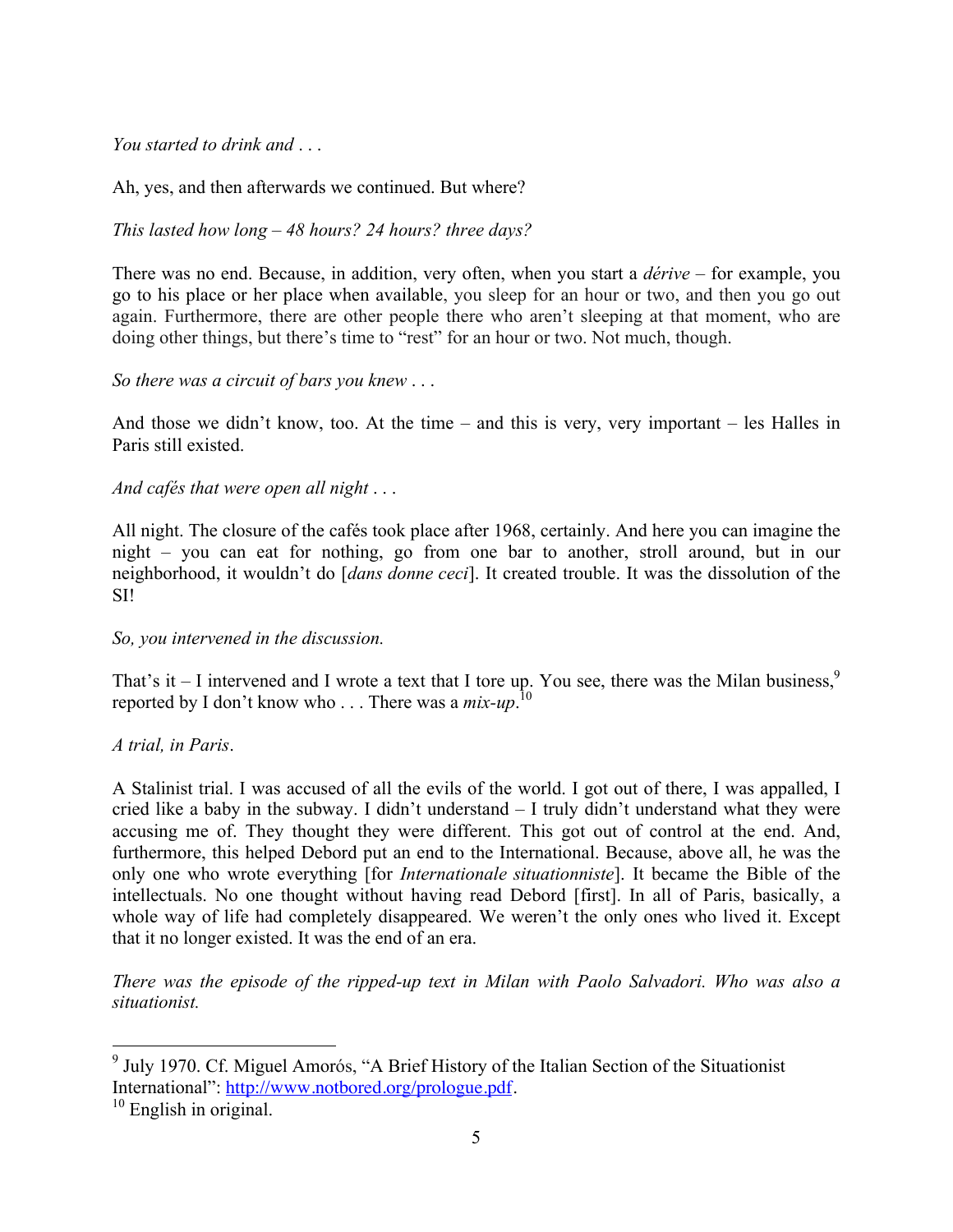Yes, a philosopher of education. Originally from Bergamo.

*And so it was a political text that you'd written.*

Political and philosophical. Here again, it was a question of an internal conflict in the Italian section.

*Between two members?*

Yes, the two remaining members. Because the others . . . Debord had created the practice of exclusion, but [used it] with a frantic frequency, where each one in his ego excluded the others.

*And so, your text – you no longer remember its title?*

No. But it was a substantial text. Two to three pages long, something like that. It truly followed an inspiration generated by the conflict – the conflict between Salvadori and Sanguinetti. And then everybody went their separate ways.

*Was this the episode at the Taverne? Patrick Negroni was summoned to appear at the Taverne du Regent, on the place de Clichy. Christian Sébastiani and Pierre Lotrous conducted the trial of Angéline Neveu, the young woman who caused trouble at a situationist conference.*

It's because it was Salvadori and Sanguinetti who had a two-person conference.<sup>11</sup> I was there so perhaps there were three of us. But I created trouble, that's like . . . In fact, we can no longer say anything at the end of a moment, because if we take the theories to their [logical] conclusions, take them to their conclusions – well, there it is.<sup>12</sup>

*Debord – it was in 1974 that he dissolved*<sup>13</sup> –

Yes, but this lasted, all these stories. Me, I always say "68, May 68: it was a month that lasted eight years."

*"She is a manipulator. She wants to explode the SI. She is banned from frequentation."*

But who said this? Banned from what? I belonged to nothing. I refused to join the SI.

*They proposed it?*

Oh, yes. They proposed that all the Enragés join the SI in 1968.

 $11$  Circa July 1970.

<sup>12</sup> The French here is *parce que si tu prenais les théories jusqu'au bout, là, menez-la jusqu'au bout, la théorie, voilà, ça.* <sup>13</sup> The SI was in fact dissolved in 1972